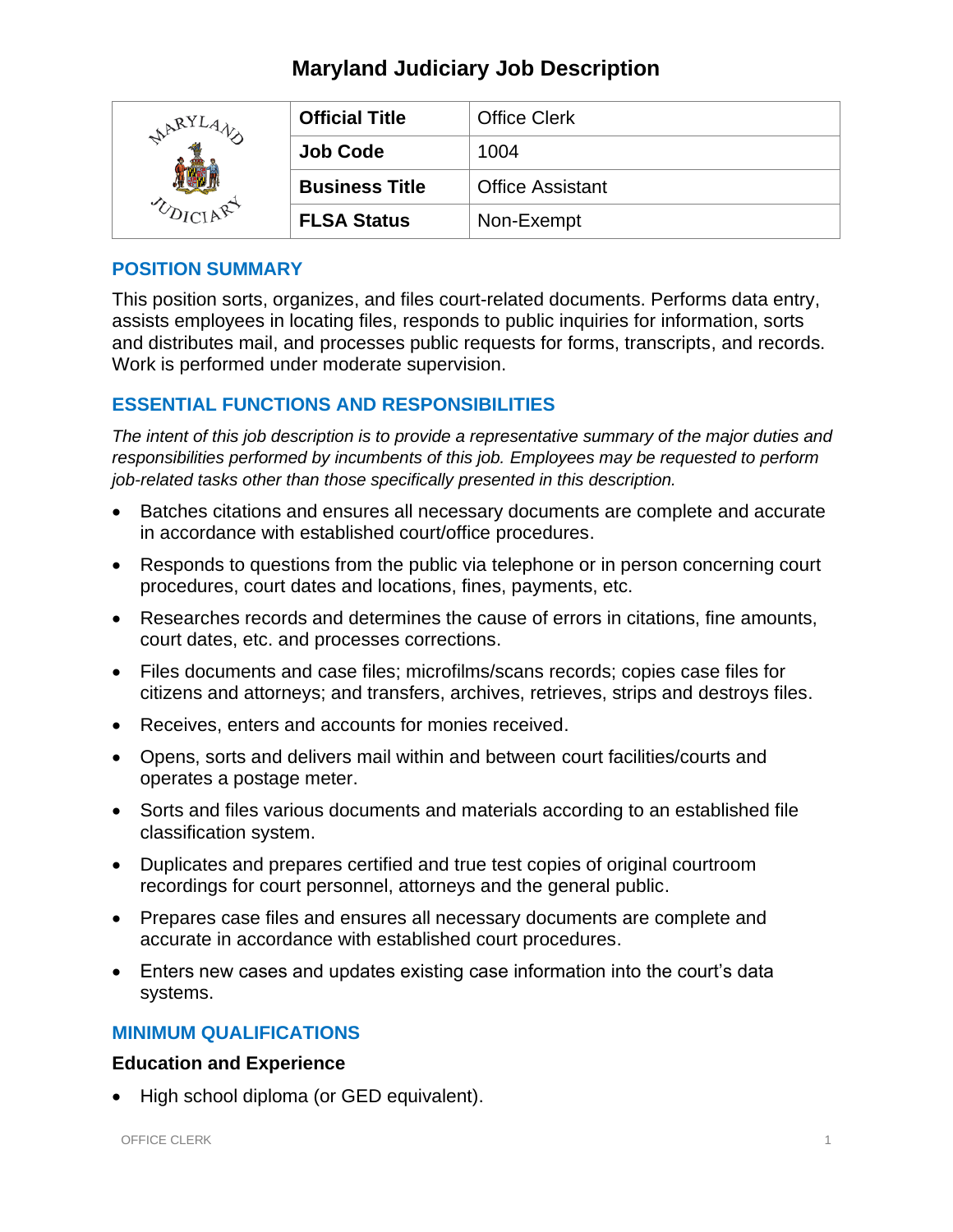# **Maryland Judiciary Job Description**

• One (1) year of work experience.

## **KNOWLEDGE, SKILLS, AND ABILITIES**

#### **Knowledge of:**

- Legal terminology and court procedures.
- Basic English and arithmetic to include, but not limited to, spelling, punctuation, addition, subtraction, multiplication, and division.
- Alpha, numeric, and case filing systems.
- Court forms, practices, procedures, protocols, systems, and equipment required to support the specialized work of the assigned unit(s).
- Office equipment including, but not limited to, computers, telephones, copiers, scanners, fax machines, etc.
- Postal equipment to process outgoing mail.

#### **Skill in:**

- Managing priorities to meet deadlines while multitasking.
- Accuracy and attention to detail.
- Organization and time management.
- Usage of standard office equipment, computer equipment, and computer applications.
- Customer service and handling problems tactfully and patiently.

#### **Ability to:**

- Work within time constraints, meet fixed deadlines, and demonstrate good organizational skills.
- Follow procedures, verbal and written instructions, and protocols for any given assignment.
- Sort, process, verify, proofread, and file miscellaneous reports and documents.
- Use standard office and business equipment including, but not limited to, personal computers, word processing, spreadsheets, database software, copier, microfilm machine, register, scanner, fax machine, etc.
- Communicate clearly, tactfully, and effectively with judges, the public, police agencies, attorneys, and other court officials and personnel, both verbally and in writing.
- Use and maintain alphabetical and numerical filing systems.

## **SUPERVISORY RESPONSIBILITIES**

This position does not have supervisory responsibilities over other employees.